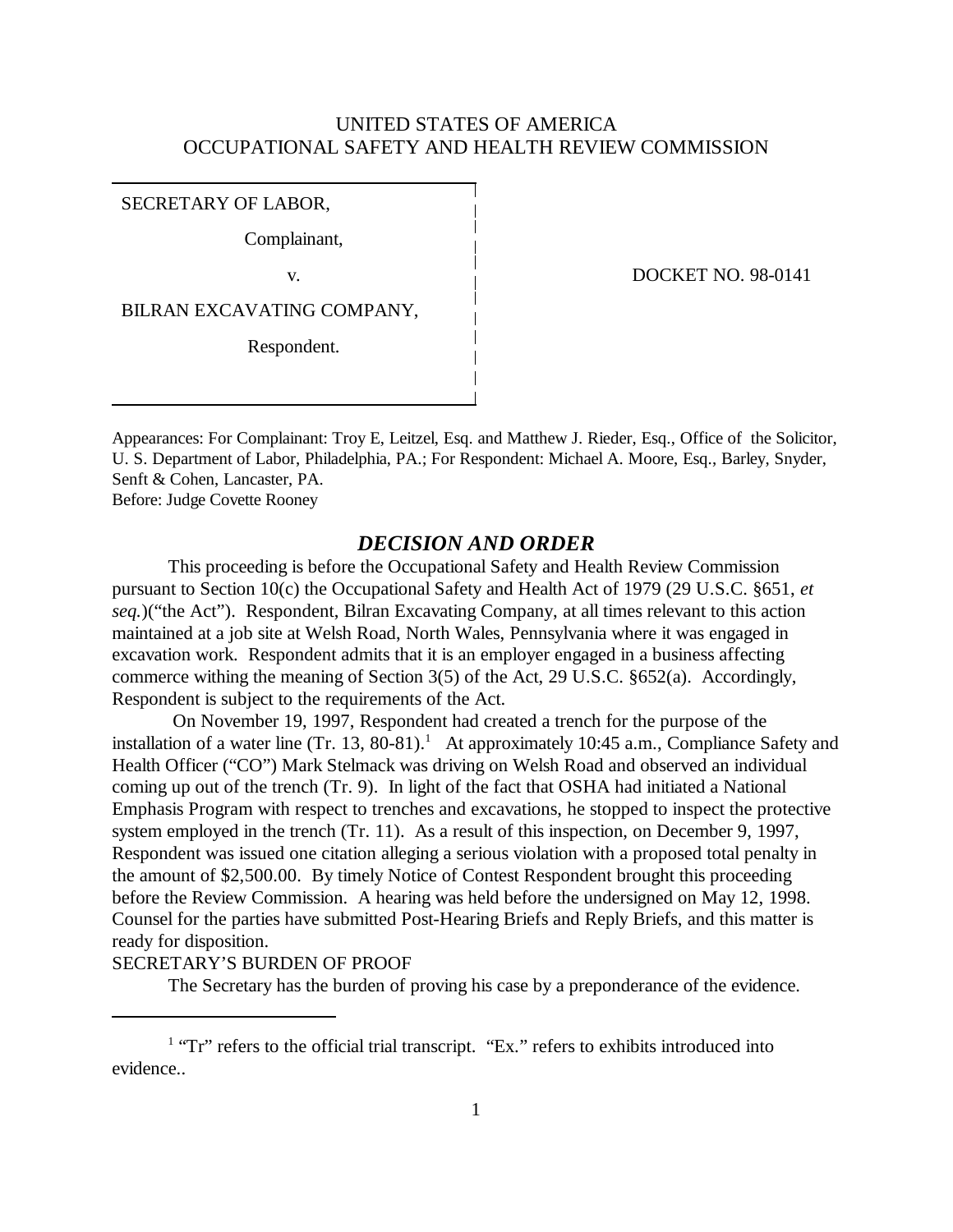In order to establish a violation of an occupational safety or health standard, the Secretary has the burden of proving: (a) the applicability of the cited standard, (b) the employer's noncompliance with the standard's terms, (c) employee access to the violative conditions, and (d) the employer's actual or constructive knowledge of the violation (the employer either knew or with the exercise of reasonable diligence could have known, of the violative conditions).

*Atlantic Battery Co.,* 16 BNA OSHC 2131, 2138 (No. 90-1747, 1994). CITATION 1, ITEM 1

29 CFR §1926.652(a)(1) Each employee in an excavation shall be protected from cave-ins by an adequate protective system designed in accordance with paragraph (b) or (c) of this section except when: (I)Excavations are made entirely in stable rock; or (ii) Excavations are less than 5 feet (1.52 m) in depth and examination of the ground by a competent person provides no indication of a potential cave-in.

> *a*) Waterline Installation Project, Welsh Road - Employees installing a waterline worked in a trench approximately 8.5 feet deep. No shoring nor other adequate protective system was used while employees were in the trench.

 There is no dispute that the standard is applicable. The record contains unrebutted evidence that the cited trench was more than 5 feet in depth (Tr. 86). Section 1926.652(a)(1) requires the use of a protective system for excavations 5 feet or more in depth, and permits several alternatives to designing and installing various systems, described in §1926.652(b)[sloping and benching systems] and (c)[ support systems, shield systems, and other protective systems]. It is Complainant's position that Respondent violated the cited standard because there was no protective system in the excavation made on November 17, 1997, that complied with the requirements of §1926.652 (b) or (c), and there were employees in the excavation

CO Stelmack testified that upon his arrival, he learned that the individual he had observed exiting the trench was the foreman of the job site, Clete Faus. He testified that Mr. Faus informed him that he was the competent person on site who would determine the soil type. However, he informed him that he had not done so at this trench (Tr. 10-11, 47-48). He also met the field supervisor of the job site, Kenneth Hertzog. Mr. Hertzog expressed to him that the slope of the trench appeared fine to him because the soil was tight (Tr. 14). CO Stelmack took measurements of the trench. The trench measurements were approximately 20 feet long, 8 1/2 feet deep, 2 1/2 feet wide at the bottom, and 7 1/2 feet wide at the top. The slope did not begin until 4 1/2 feet from the bottom of the trench and the upper portion of the trench was sloped to 58 degrees from horizontal (Tr. 14-17; Exs. G-1 and 2). CO Stelmack further testified that the trench was approximately 15 to 20 feet from Welsh Road where traffic was very heavy (Tr. 9. 19).

 At the time of the inspection, Respondent was in the process of connecting the water line which they had just installed to the existing water line. They had come to the end of the water line where the trench was to cross under the road and were installing a pipe from the valve to the plug end of the line which was comprised of two pieces of pipe connected together with a cap on one end of the line. The two pieces of pipe had been connected together and then lowered into the trench at the valve site by a mechanical means (Tr. 22, 84-85). CO Stelmack testified that he had observed Mr. Faus exit the trench from the west end of the trench where the "T" and valves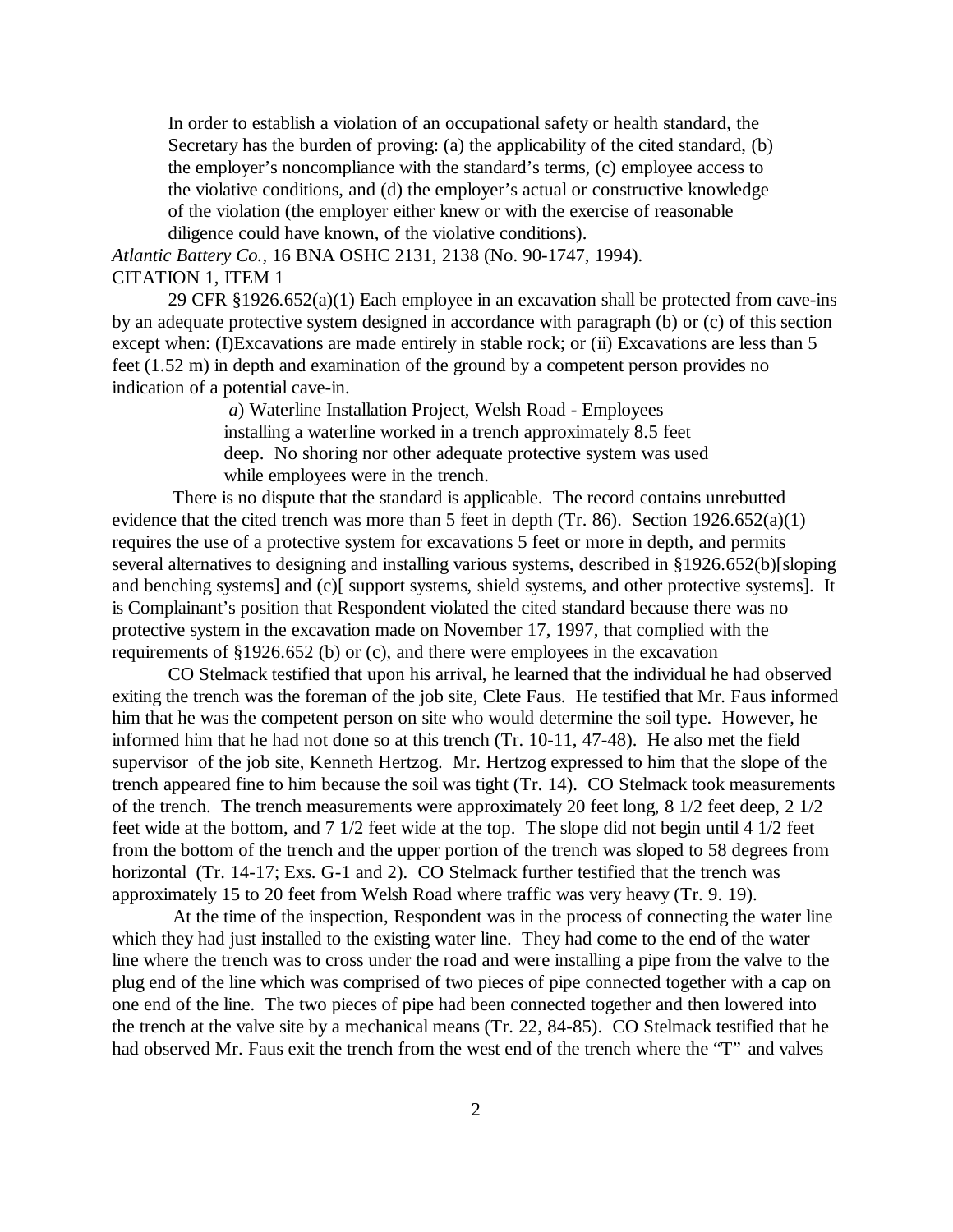were located (Tr. 21). CO Stelmack took a soil sample from spoil pile from the trench. He put the sample into a plastic bag and eventually forwarded it to the OSHA lab in Salt lake City for analysis (Tr. 22-23). The results of the sample indicated that the soil was Type B (Tr. 25). The maximum allowable slope of Type B soil is 45 degrees, 29 C.F. R. Pt. 1926, Subpt. P., App. B, Table B-1. In order for the trench to have met the requirements for Type B, the width across the top of the trench should have been 19 1/2 feet, instead of the 7 1/2 feet measured (Tr. 27).

The Secretary's expert in soil classifications, Dr. Alan Peck, analyzed the soil sample and determined the soil as Type B. He found the sample indicative of a cohesive or clay type with fissures present (Tr. 59- 65, Exs. G-5 to 7). He also opined that the traffic in the roadway depicted in the videotape (Ex. G-3) would cause vibrations in the trench which would weaken the strength of Type A soil, and thus, Type A soil would be downgraded to Type B (Tr. 67-68, 71).

In light of the fact that CO Stelmack learned that no sampling of the soil had been conducted prior to the entering the trench, he determined that Respondent should have sloped the walls of the trench in accordance with specifications for Type C soil - no steeper than 1 and  $1/2$ horizontal or 34 degrees measured from the horizontal. *Id.* at Table B-1; 29 C.F.R.  $§1926.652(b)(1)(ii)$ . The walls of the cited trench were 58 degrees. The width across the top of the trench should have been 27 feet (Tr. 27). Furthermore, for either Type B or C soil, there is no allowance for any vertical sides prior to the beginning of the slope (except for cohesive soil), and thus, the slope should have began at the very bottom of the excavation.

Respondent presented the testimony of Kenneth Hertzog. He testified that both he and Mr. Faus were competent persons at the job site on the day of the inspection (Tr. 81). He testified that the trench varied in depth. It was 8 1/2 feet at the end of the pipe, and 6 1/2 feet at the valve area. He performed no calculations of the slope (Tr. 86). He stated that on the day a visual observation of the soil indicated that it was tight and cohesive. The Respondent had been on this job site 2 to 3 months prior to the instant inspection. He testified that he had initially determined that the soil was Type A or "a very high" Type B. He then made a daily visual classification as they were going along the project and would occasionally roll it in a ball to be sure it was cohesive. He also relied upon the competent person on site (Tr. 87, 90-91). He testified that Mr. Faus would have determined the configuration of the trench as it was dug on the day of the inspection (Tr. 88). On the morning of the inspection he had been at the job site, however, they had not dug the trench by the time he left (Tr. 89). He acknowledged that the traffic on Welsh Road was "fairly heavy" (Tr. 90). The Respondent also presented the testimony of Timothy Hess, field operations manager for Respondent. He visited the worksite in late October 1997, and based upon his visual observation, classified the soil as Type A (Tr. 100-01). He also visited the worksite about a week after the subject inspection. The trench had been backfilled. He conducted a manual review of the soil with a pocket pentrometer in the area immediately surrounding the pipe valve and determined that the soil was Type A. He testified that he did not believe the traffic from Welsh Road would affect the stability of the trench because rubber tires were against the road which was layered with asphalt which was on top of a layer of concrete (Tr. 111).

The record establishes that no shoring materials were present at the trench (Tr. 29). When an employer elects to protect employees by sloping several options are available. Section 1926.652(b)(1), *Option 1* requires the sloping of the sides of a trench at an angle not steeper than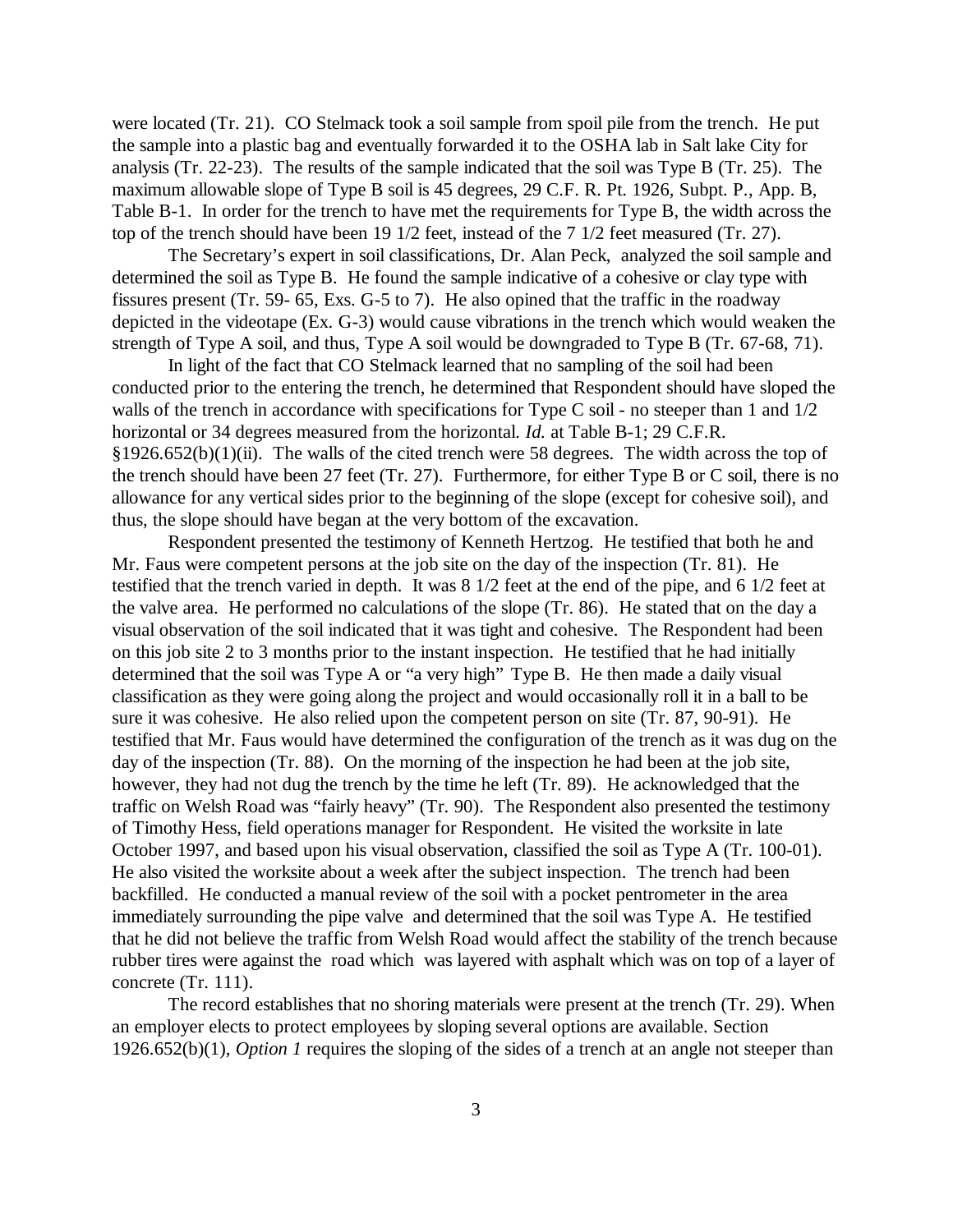1 1/2 horizontal to 1 vertical (34 degrees measured from the horizontal), unless the employer uses another option described in the standards. Section 1926.652(b)(2) permits sloping or benching in accordance with Appendices A and B in Subpart P. When the employer elects to use sloping *Option 2*, soil classification per the requirements of Appendix A, is mandatory. Appendix B contains the specifications for sloping and benching where an employer designs a protective system under §1926.652(b)(2). The undersigned finds that the Secretary presented unrebutted evidence that on the day of the inspection, a visual and manual analysis of the soil had not been performed by Mr. Faus nor Mr. Hertzog. Thus, the requirements at *Option 2* were not available to Respondent. Where an employer fails to conform a trench in accordance with the Appendices A and B, which mandate soil classification, the slope of the trench must conform to the requirements for a trench in Type C. *See* 29 C.F.R. §1926.652(b)(ii). The undersigned finds that the slope of the cited trench did not met the requirements for Type C soil. Again the slope measured 58 degrees as opposed to 34 degrees. The undersigned also notes that the slope did not meet the requirements for Type A or B soil. Additionally, the undersigned finds that the record reveals that the subject trench was subject to vibrations from traffic, and thus, a Type A soil classification was not appropriate.<sup>2</sup>

The undisputed presence of the foreman, Mr. Faus in the trench establishes employee exposure. The depth of the trench at both ends was greater than 5 feet. Mr Faus acknowledged to CO Stelmack that he was aware of the OSHA standards (Tr. 12). His admitted knowledge of the standards governing trenching standards establish actual knowledge of the violative condition. His knowledge is imputed to the Respondent in view of his supervisory capacity.<sup>3</sup> Accordingly, the Secretary has established a prima facie violation of the cited standard by a preponderance of evidence.

#### SERIOUS CLASSIFICATION

Section 17(k) of the Act, 29 U.S.C.. §666(k) of the Act, provides that a violation is "serious" if there is " a substantial probability that death of serious physical harm could result" from the violation. In order to establish that a violation should be characterized as serious, the Secretary need not establish that an accident is likely to occur, but must show that an accident is possible and it is probable that death or serious physical harm could occur. *Flintco Inc., 16 BNA OSHA 1404, 1405 (No 92-1396, 1993).* 

CO Stelmack testified that serious physical harm death would result from the hazard of a trench failure (Tr. 29). The Review Commission has recognized that "[i]f a cave-in occurred in an 8-foot deep trench, it is clear that there is a substantial probability that the likely result would be death or serious physical harm." *DiGioia Brothers Excavating Inc.,* 17 BNA OSHC 1181, 1183 (No. 92-3024, 1995), citing *Trumid Construction Co.,* 14 BNA OSHC 1784, 1789 (No. 86-1139, 1990). The undersigned finds that the serious nature of the aforementioned citation has been

 $2<sup>2</sup>$  The undersigned finds Mr. Hess's reasoning with regard to this issue unpersuasive in light of the heavy flow of traffic on Welsh Road.

<sup>&</sup>lt;sup>3</sup> Review Commission precedent has established that actual or constructive knowledge of the employer's foreman or supervisor can be imputed to the employer. *Jersey Steel Erectors*, 16 BNA OSHC 1162 (No. 90-1307, 1993).